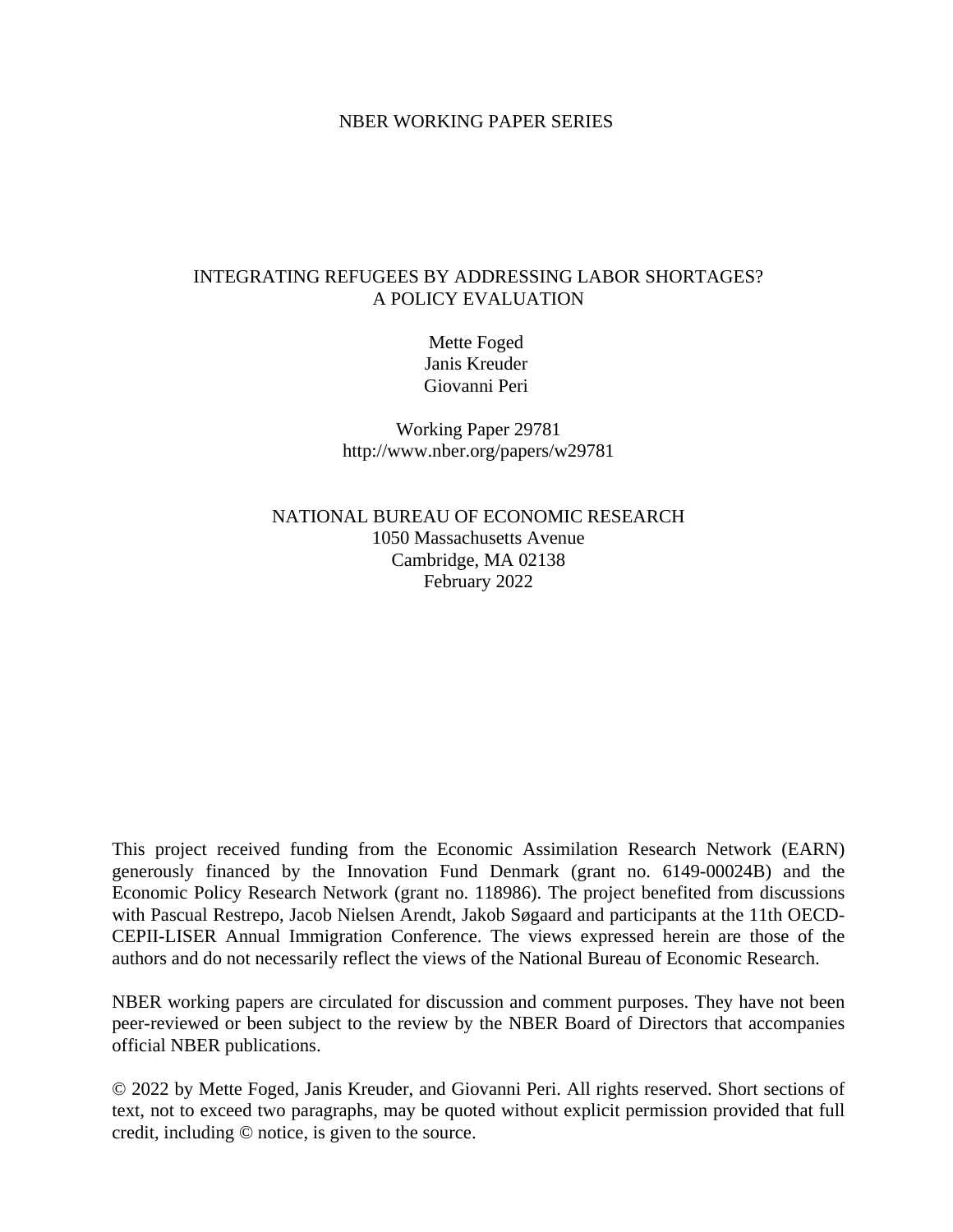Integrating Refugees by Addressing Labor Shortages? A Policy Evaluation Mette Foged, Janis Kreuder, and Giovanni Peri NBER Working Paper No. 29781 February 2022 JEL No. J24,J61

# **ABSTRACT**

We evaluate the effect on newly arrived refugees' employment of a policy, introduced in Denmark in 2013, that matched refugees to occupations with local labor shortages after basic training for those jobs. Leveraging the staggered roll-out across municipalities, we find that the policy increased employment by 5-6 percentage points one year after arrival and 10 percentage points two years after. The policy was especially effective for male refugees and refugees with some secondary education. The findings suggest that this type of policy could alleviate long-term labor shortages and integrate low-skilled immigrants, while having minimal competition effects on natives.

Mette Foged Department of Economics Univertsity of Copenhagen Øster Farigmagsgade 5, building 26 1353 Copenhagen K Denmark Mette.Foged@econ.ku.dk

Janis Kreuder Univertsity of Copenhagen Oster Farimagsgade 5 Building 26 Copenhagen, Denmark lfz844@econ.ku.dk

Giovanni Peri Department of Economics University of California, Davis One Shields Avenue Davis, CA 95616 and NBER gperi@ucdavis.edu

A data appendix is available at http://www.nber.org/data-appendix/w29781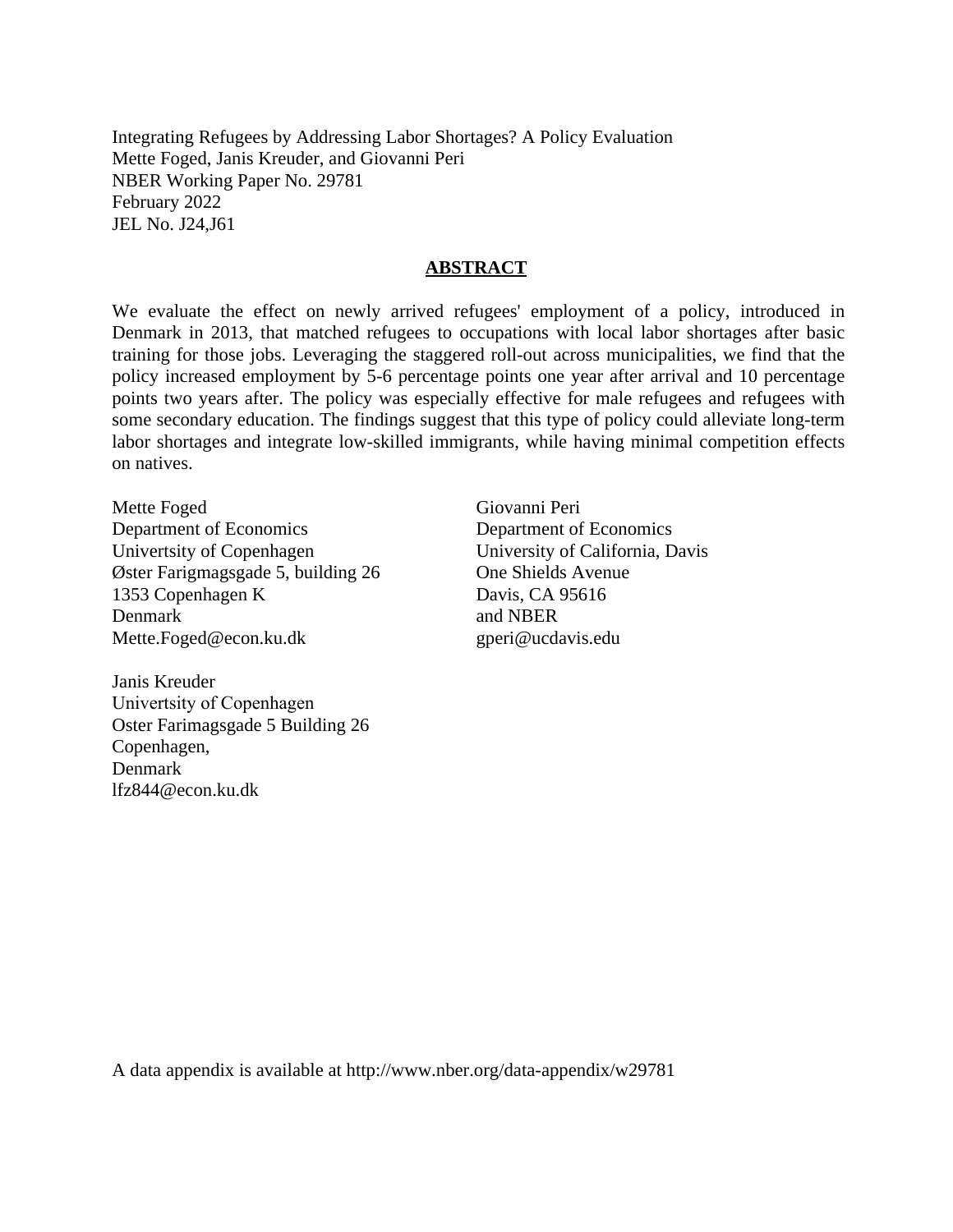## $\mathbf 1$ **Introduction**

Technological and demographic changes continue to modify the demand for and supply of labor across occupations in developed countries (Autor and Dorn, 2009; Autor, 2015, 2019). Notably, a large set of manual, low-paid jobs that are hard to mechanize and offshore in sectors such as retail, personal, safety, food and housekeeping services have experienced continued employment growth in developed countries (Goos, Manning, and Salomons,  $2014$ ).<sup>1</sup> Traditionally, relatively young and less educated individuals supplied labor for these jobs, however their number and their willingness to do these jobs at current wages in rich countries have been rapidly declining. Recently arrived, young immigrants could be a natural group to address this mismatch, if policies could be designed to facilitate their employment in those jobs. $<sup>2</sup>$ </sup>

The quick and efficient matching of new immigrants to those jobs would have two, possibly large, positive effects. First, faster employment would reduce the fiscal burden of immigrants. Second, employment in jobs experiencing a high level of unfilled vacancies would reduce any competition effects on natives and increase immigrants' complementarity with them, as their entry in the labor market would fill needs not met by natives. Several countries have suggested that their immigration for job purposes should be based on a list of occupations in high demand and short supply according to various labor market indicators.<sup>3</sup> However, these lists have mostly targeted jobs that require relatively sophisticated skills and are not thought of as ways to improve the supply-demand matching for low-paying jobs. At the same time many countries have faced difficulties in integrating and employing newly arrived refugees and less skilled immigrants.

Denmark has recently introduced a policy providing a joint solution to labor shortages and immigrant integration. One third of municipalities in Denmark introduced the so called "Industry Packages" between 2013 and 2018 aimed at increasing the employment of immigrants by matching local labor demand with labor supply from recently arrived refugees. The policy is not an admission policy that regulates the skills immigrants need to have to enter the country, but rather an integration policy. It identifies area-specific labor needs, it helps connect employers and newly arrived refugees, and it provides refugees with a minimum of the specific skills needed for those jobs. Such a model could be the blueprint for new policies for immigrants in developed countries. Those policies could potentially in-

<sup>&</sup>lt;sup>1</sup>Mismatches across sectors could also be worsened by pervasive events changing domestic labor supply such as the Covid-19 crisis (Peri and Zaiour, 2022).

 ${}^{2}$ Immigration could be one of a set of solutions for projected labor shortages due to population aging (OECD, 2012). Other potential solutions include technologies and automation Acemoglu and Restrepo (2017, 2022). Clemens, Lewis, and Postel (2018) provide evidence that immigrants and technology adoption are in fact close substitutes when domestic labor is scarce.

 $3$ See the discussion in Martin and Ruhs (2011) for the US and in Sumption (2011) for the UK.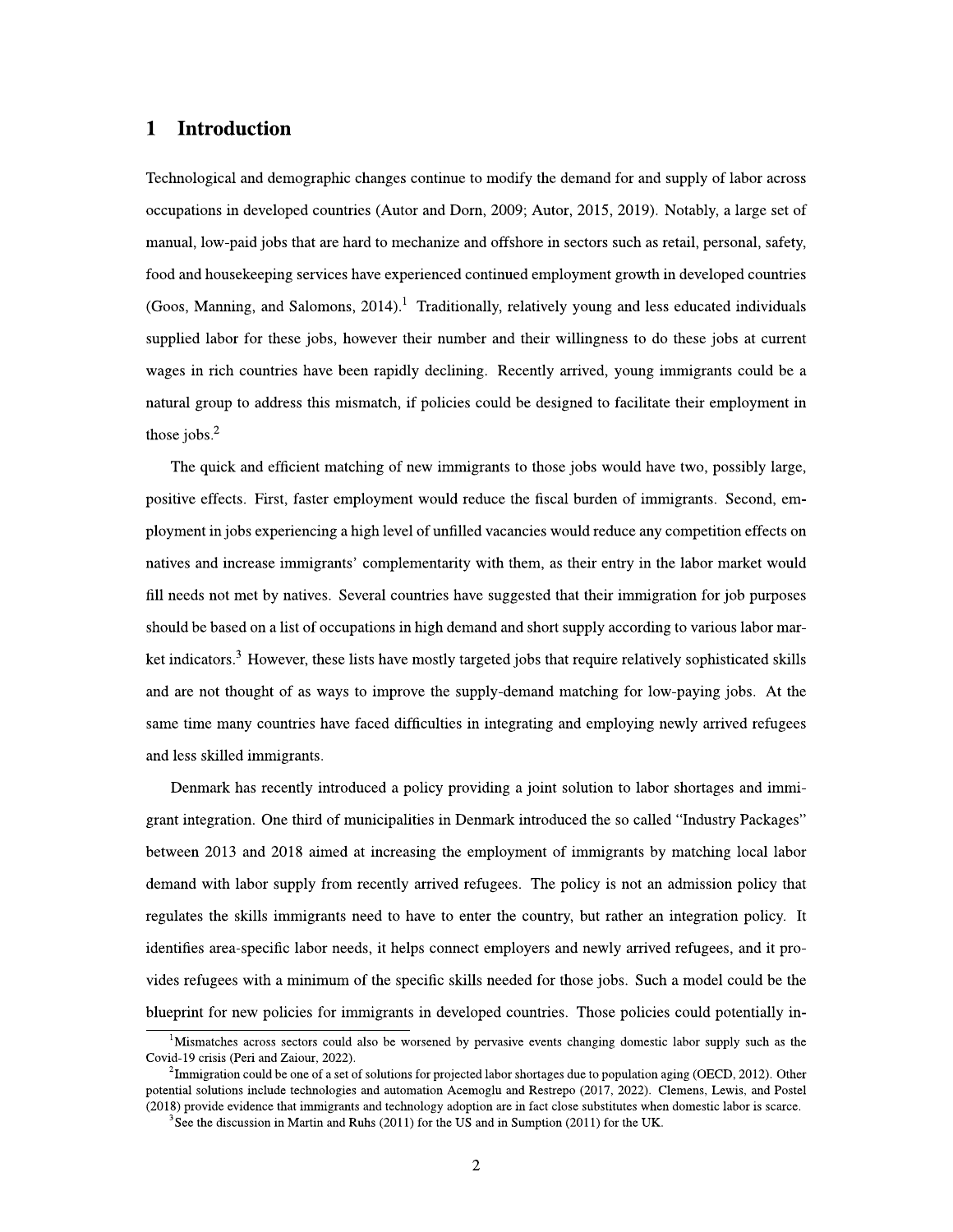crease immigrant employment and be desirable to the host country as they address labor market needs. Importantly, they can be focused on a range of low-paying jobs, in which they minimize the competition effect with natives. This paper evaluates the effect of such a policy on the employment probability of refugees in Denmark. This is, to our knowledge, the first evaluation of a labor shortage-based integration policy.

To identify the effects of the policy, we use its staggered roll-out across municipalities in Denmark and compare refugees who arrived in a municipality when the program was available with those who arrived in the municipality when it was not. The crucial variable for the empirical strategy is the month of placement in the municipality relative to the month of implementation of the policy. We show that the characteristics of newly arrived refugees did not change around the time of implementation in the municipality, suggesting that timing was orthogonal to the composition of the inflow. The outcomes of refugees evolve smoothly prior to implementation, which is consistent with the hypothesis that changes at the time of implementation are produced by the policy, rather than by pre-existing economic or political factors. Additionally, we run a placebo exercise using immigrants from Eastern Europe and other immigrants who did not qualify for the program. The null effect on their labor market outcomes represents an important check that unobservable variables affecting the local labor market conditions for immigrants in low-skilled jobs are not generating a spurious result.

Our study has three main findings. First, we find a significant average intention to treat (ITT) effect of the "Industry Packages" on the employment probability of refugees equal to 5-6 percentage points one year after placement and 10 percentage points two years after.<sup>4</sup> Second, the effects are similar but slightly smaller in magnitude using employment criteria that exclude subsidized jobs or require at least 80 hours of employment per month, which suggest an impact on the extensive and intensive margin of employment. Third, we find that the effect is concentrated on males with secondary education, i.e., those individuals who were already likely to be "on the boundary" of employment. We do not observe any effect on women or on those with no primary schooling. Their skills, more limited working experience and cultural attitudes towards working could make them less likely to participate and benefit from such a policy.

Our results are economically important in the light of the literature pointing out the significant employment gap and the slow and incomplete economic assimilation of refugees. Dustmann et al. (2017) and Brell, Dustmann, and Preston (2020) recently summarized the size of the initial gap and the lack of

<sup>&</sup>lt;sup>4</sup>The baseline employment rate of the refugees increases sharply in their first years in the host country and the estimated effects after one and two years represent both a roughly a 50 percent increase.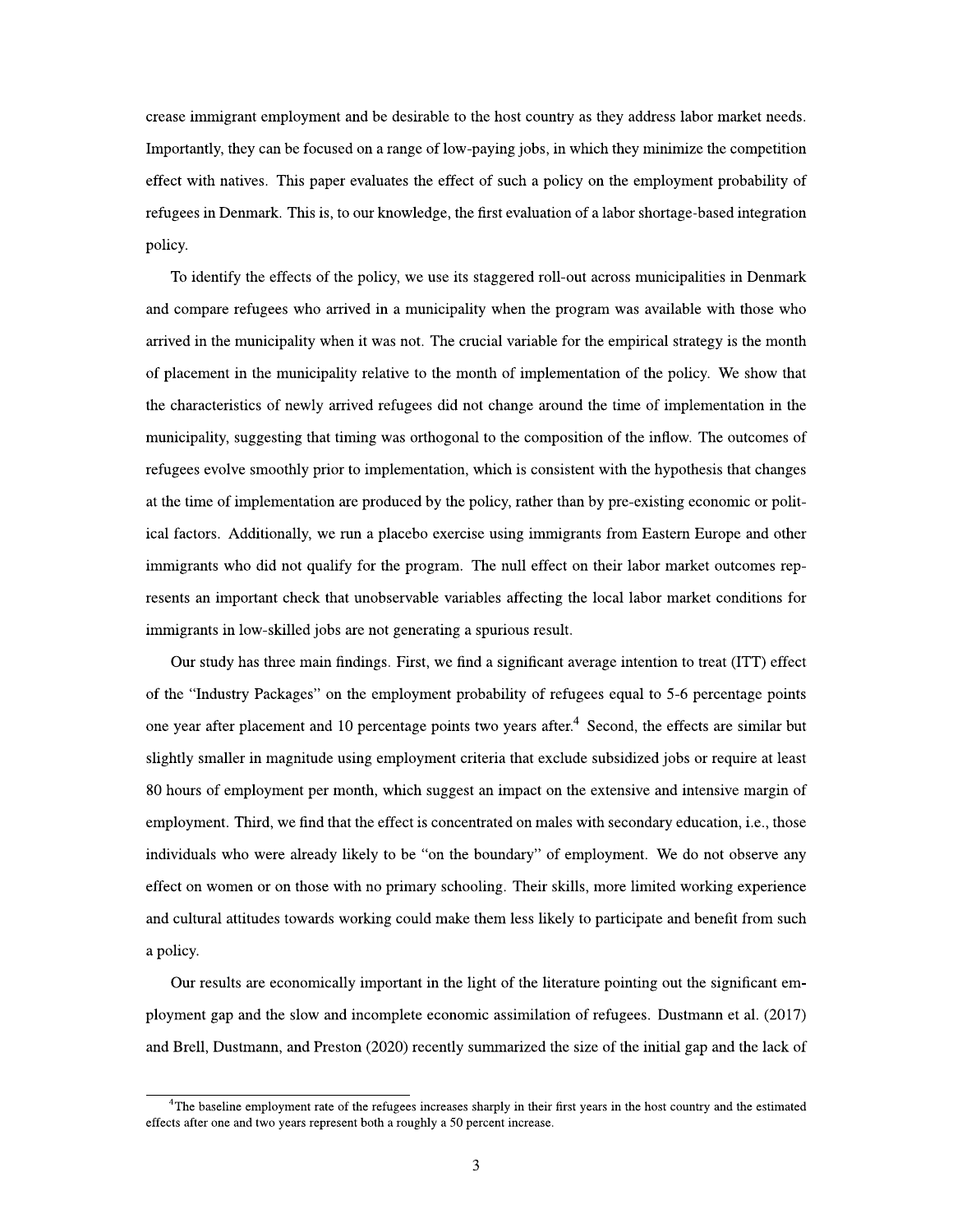convergence in employment rates of refugees across developed countries. In most European countries refugees start with an employment rate of  $0.1$  to  $0.3$ , and an employment rate gap to other immigrants ranging from 0.2 to 0.6. Hence, an improvement of 5-6 percentage points in the first year, as we find in this paper, represents an increase of more than 50 percent (the employment rate in our sample is 9 percent after one year in the country).

Focusing on policy evaluations, our findings are relevant to the literature analyzing the effects of general labor market integration policies and to that analysing immigrant-specific ones. First, our main results are in line with the large literature evaluating effects of Active Labor Market Policies (ALMP) recently summarized in Card, Kluve, and Weber (2018). They show that, on average, ALMP have a 1-3 percentage point effect on the employment probability less than one year post program and a 3-5 percentage point effect 1-2 years post program. Our point estimates are larger than that. Card, Kluve, and Weber (2018), however, never focus on immigrants, who may be a group benefiting more intensely from training in targeted industries and connection to employers especially in the first year after arrival.<sup>5</sup>

Second, our estimates are economically significant when compared to studies of the impact of language training for immigrants and refugees. Sarvimäki and Hämäläinen (2016); Lochmann, Rapoport, and Speciale (2019); Arendt et al. (2020); and Heller and Mumma (2020) evaluate the impact of language training. Arendt et al. (2020) find a permanent, positive increase in the employment rate of 4 percentage points in Denmark. The other studies analyze a shorter time horizon and were unable to detect significant effects on employment. Sarvimäki and Hämäläinen (2016) and Heller and Mumma (2020), however, find significant positive earnings effects. Relative to these estimates evaluating immigranttargeted policies, the impact of an up to  $6(10)$  percentage point increase within one (two) year(s) of arrival is economically significant for a policy providing immigrants with the minimum skills required for employment in a specific industry of labor shortage.

Finally, a series of papers have analyzed the impact of local economic conditions on the labor market integration of immigrants (Azlor, Damm, and Schultz-Nielsen, 2020; Damm and Rosholm, 2010; Godøy, 2017; Åslund and Rooth, 2007; Aksoy, Poutvaara, and Schikora, 2020). They identify the impact of being placed in municipalities with more or less favorable employment conditions. These papers exploit Spatial Dispersal Policies in Denmark, Norway, Sweden and Germany that allocate refugees quasi-randomly. They find that strong initial labor market conditions are beneficial to the employment

<sup>&</sup>lt;sup>5</sup>A recent paper, Katz et al. (2022), analyzes the impact of programs targeting sector-specific skills in the U.S. finding significant effects on earnings. These programs consider all unemployed with low qualifications and provides them with general and certifiable skills. The earnings effect is driven by a higher share working in better paid jobs. The Danish program, to the contrary, is for newly arrived refugees and helps the refugees find the fastest possible route to low-skilled jobs experiencing excess demand for labor.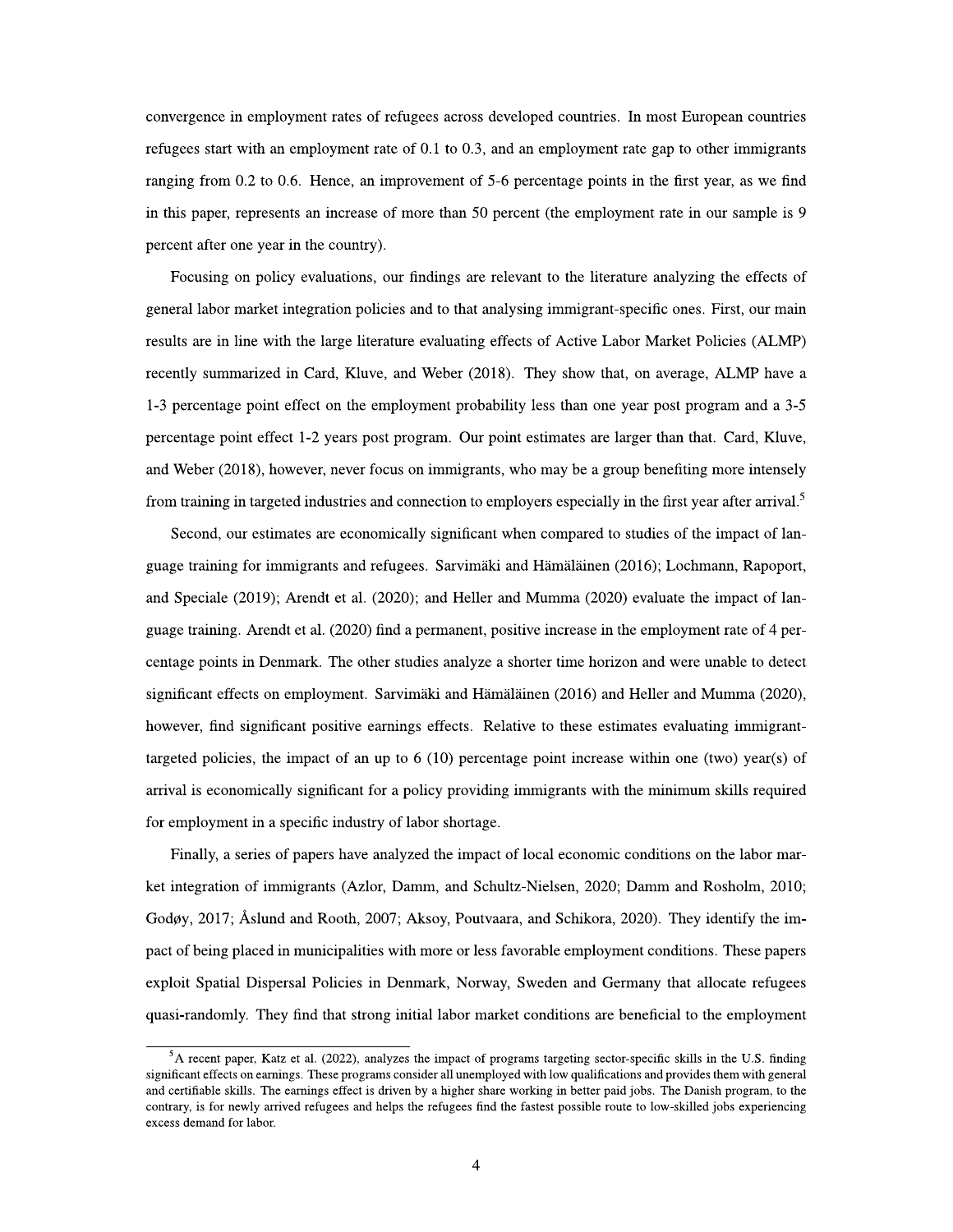probability of recently arrived refugees. Our findings also speak to the importance of early employment opportunities, but rather than the general labor market conditions, we evaluate the role of improved matching of refugees with vacant jobs and basic training for those.

### $\overline{2}$ **Background and Policy Description**

The policy we evaluate targeted refugees and their family members (for brevity we refer to all as refugees). Refugees are placed in an initial municipality of assignment which is responsible for the integration and employment support provided under the Danish Integration Program.<sup>6</sup> All refugees are offered language training, job-search support and general training upon arrival in their assigned municipality. The "Industry Packages", which falls under the Danish Integration Program, has gained popularity in the past decade (Simic et al., 2018; Thomassen, 2019).

The policy was developed in 2013 in the municipality of Vejle in collaboration with a consultancy firm and local employers. The idea behind the policy arose from the observation that while some lowwage, mainly manual, jobs in Denmark went unfilled, recently arrived refugees were underemployed. The goal of the new policy was to provide the fastest possible route to a job in one of the industries with local labor shortages. A program of training that was specific to each of the identified industries was carefully crafted.

The different training programs were termed "Industry Packages" for their industry specificity. The policy works as follows. Refugees with no university degree and no job (representing the large majority of them) were presented with the job options in the target industries soon after their placement in the municipality. After a short introduction course of typically eight weeks they had to choose an "Industry Package" to attend. The following training varied depending on the progress of the participant. Some completed all steps within three months while other took up to a year to complete.

The industry-specific training took place directly in the businesses operating within the selected industry. They were kept short, and they focused on the necessary skills and knowledge for employment in the industry. For instance, within the "Cleaning Package" participants are taught which equipment and products to use for cleaning specific materials, and are provided training on safety issues and on the correct postures to minimize injuries. They are also taught soft skills, such as interacting with customers and colleagues, directly on-the-job. As they progress, participants are introduced to more advanced cleaning equipment and materials. While differing in specific training, all "Industry Packages" have a

 $6$ Azlor, Damm, and Schultz-Nielsen (2020) provide information about the dispersal policy and Arendt et al. (2020) describe the Danish Integration Program in place since 1999.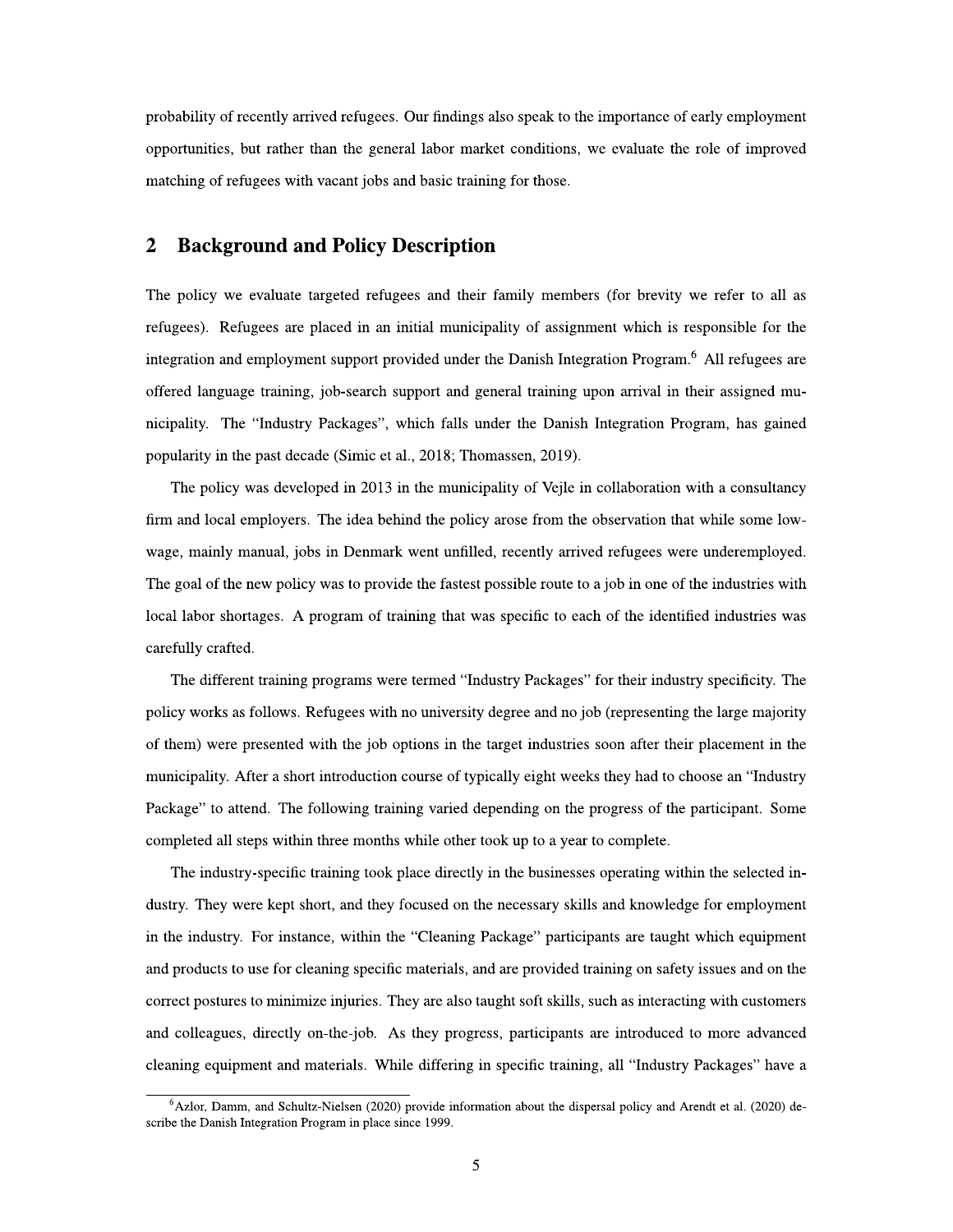similar structure and a clear progression towards the competence requirements of the targeted industry. The competencies of the refugees are measured against these requirements to ensure progression and identify needs for additional training. The consultants we interviewed stressed that the clear structure, goal and progression are important and create a sense of meaning, purpose and motivation for the individual refugee.

Between 2013 and 2018 the policy was adopted in other municipalities, after initial anecdotal evidence of its success in the municipality of Vejle and possibly also in response to the national increase in asylum seekers.<sup>7</sup> Most municipalities had the program implemented by one of the two consultancy firms, LG Insight and Foreningen Nydansker. We were able to get the starting date of the first introductory course and details about implementation of the program from the digital archives of the two firms. As information about the program became available, some municipalities adopted the policy without involving the two firms. We ran a nationwide survey to identify municipalities who had ever adopted the policy and a follow up survey about their implementation of the policy.<sup>8</sup>

In the wake of the increase in refugee arrivals especially from Syria, between 2014 and 2016, the Danish government took two types of measures. On the one hand, a series of tightening of asylum rules tried to slow the flow. On the other hand, in order to accelerate integration in the labor market it introduced requirements that all refugees actively search for a job and participate in on-the-job training immediately upon arrival (Arendt, 2020). In addition, a paid internship program became available for newcomers aged 18 to 40. These policies were enacted at the same time by all municipalities in 2016 and, therefore, they do not interfere with the identification of the impact of the "Industry Packages".

## **Empirical Strategy** 3

#### $3.1$ **Event Study Design**

To identify the effect of the policy we exploit the staggered roll-out across 30 Danish municipalities, which represent all the municipalities that we know eventually adopted the policy. They include half of the Danish working age population and are representative of the whole country in terms of their average immigrant shares, employment rates, immigrant employment rates and incomes. Event time for each refugee placed in municipality  $m$  is the month of placement in the municipality,  $t$ , relative to the month of first implementation of the policy in that municipality,  $E_m$ .

 $7$ Table 1 of the Online Appendix shows the month of implementation of the policy in the municipalities.

 $8$ See Sections 1.1 to 1.4 of the Online Appendix about the data we collected on the roll-out and implementation of the policy as well as detailed information about the policy and how it was implemented.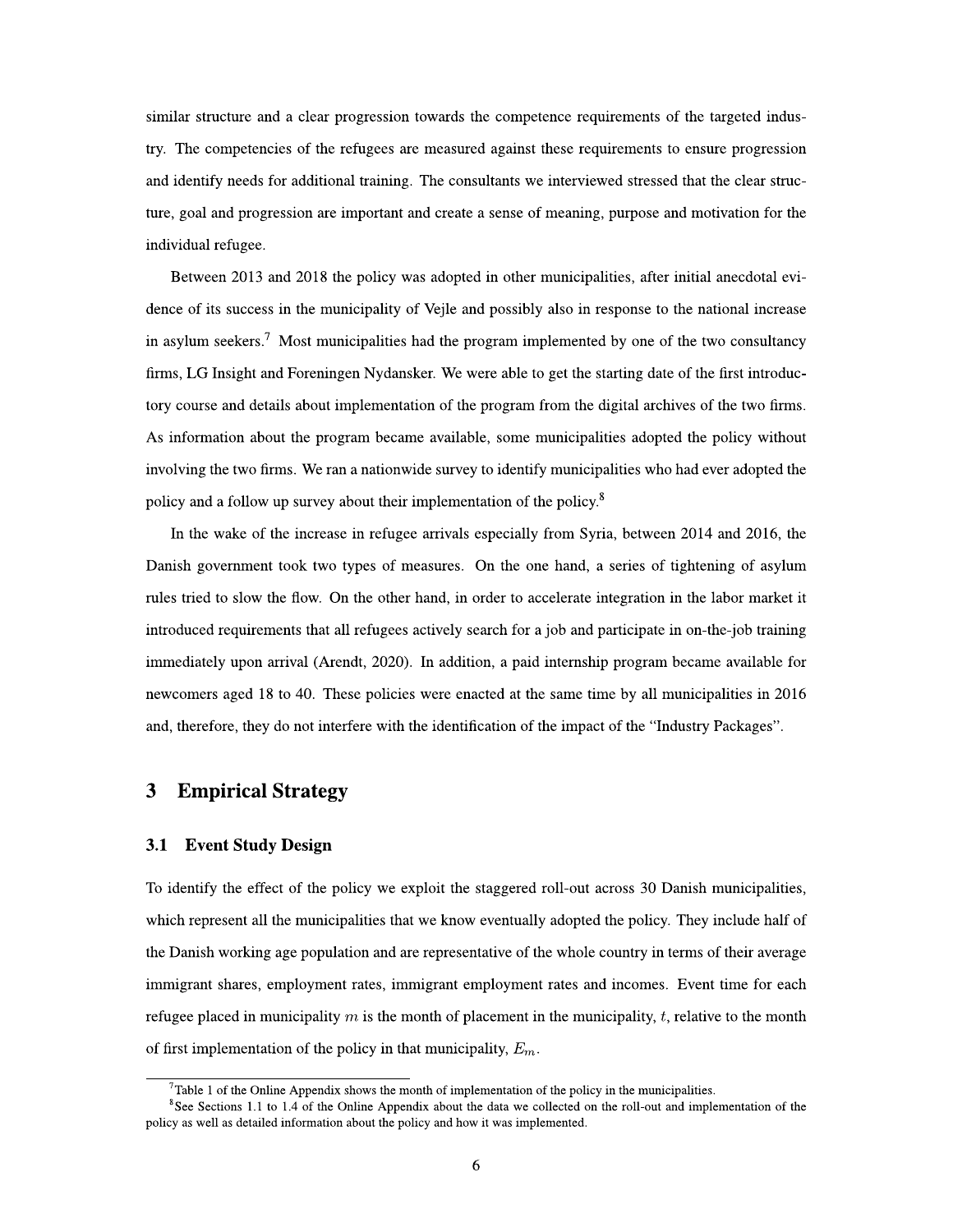Figure 1 shows the mean employment of refugees one year after arrival plotted against event time,  $K_{t,m} = t - E_m$ , binned in half-year intervals. The plotted coefficients are obtained from a regression including the same control variables as our baseline specification (see Section 3.2). The first month of the interval 0 is the initial month of policy implementation. Refugees arriving at interval 0 or later are fully exposed to the policy. Those arriving at -1 or -2 could not be treated from their first day in the municipality. They can be treated for at most 11 and 5 months, respectively. The group arriving at -3 is the latest cohort arriving at least one year prior to implementation and not treated at all by the policy one year after arrival, when we measure the employment outcome. The employment rate of this latest untreated arrival cohort is standardized to 0. The figure provides the first piece of evidence of an impact of the policy on the employment rate of refugees. The graph shows that there is a higher employment rate for partially treated refugees, those between the two vertical lines. The increase in employment is even larger for the cohorts that were fully treated, to the right of the solid vertical line. The graph shows no evidence of trends in employment outcomes predating the implementation of the policy. This is a check that underlying trends in refugee integration are not biasing our results. The F-test statistic for zero pre-trend in Figure 1 is 1.99 (P-value  $0.084$ ).<sup>9</sup>

#### $3.2$ **Estimating Equation**

The estimating equation imposes a zero pre-trend, and therefore, estimates the average intention to treat (ITT) effect of the policy on the policy-exposed relative to the non-exposed cohorts:

$$
Y_{i,t+T,m} = \alpha f_i(K_{t,m}) + X_i'\beta + empl\_rate_{t,m} + \gamma_t + \sigma_m + \varepsilon_{i,t,m}.
$$
\n<sup>(1)</sup>

f is a function of event time,  $K_{t,m}$ , and  $\alpha$  is the parameter(s) of interest. We estimate three versions of equation (1) to investigate the robustness of the results to different ways of capturing policy exposure and to learn about the persistence of the impact over time.

In our first specification, the function f associates refugees who arrived in event-month  $K_{t,m}$  to the share of the first year after arrival for which the policy was active. Hence, this variable is zero for cohorts that arrived more than one year before implementation and are not treated, it is one for cohorts that arrived at or after implementation and are fully treated, and it is a fraction between 0 and 1 for those who arrived from one year before up to the initial month of implementation (between the vertical lines

 $9$ This is a joint test that all the coefficients -12 to -3 are equal to zero. This cannot be a rejected with a P-value of 0.084. Notice, that the dynamic specification is under-identified and we follow Borusyak, Jaravel, and Spiess (2021) and exclude one additional event-time parameter (the earliest event-time parameter where we observe all municipalities).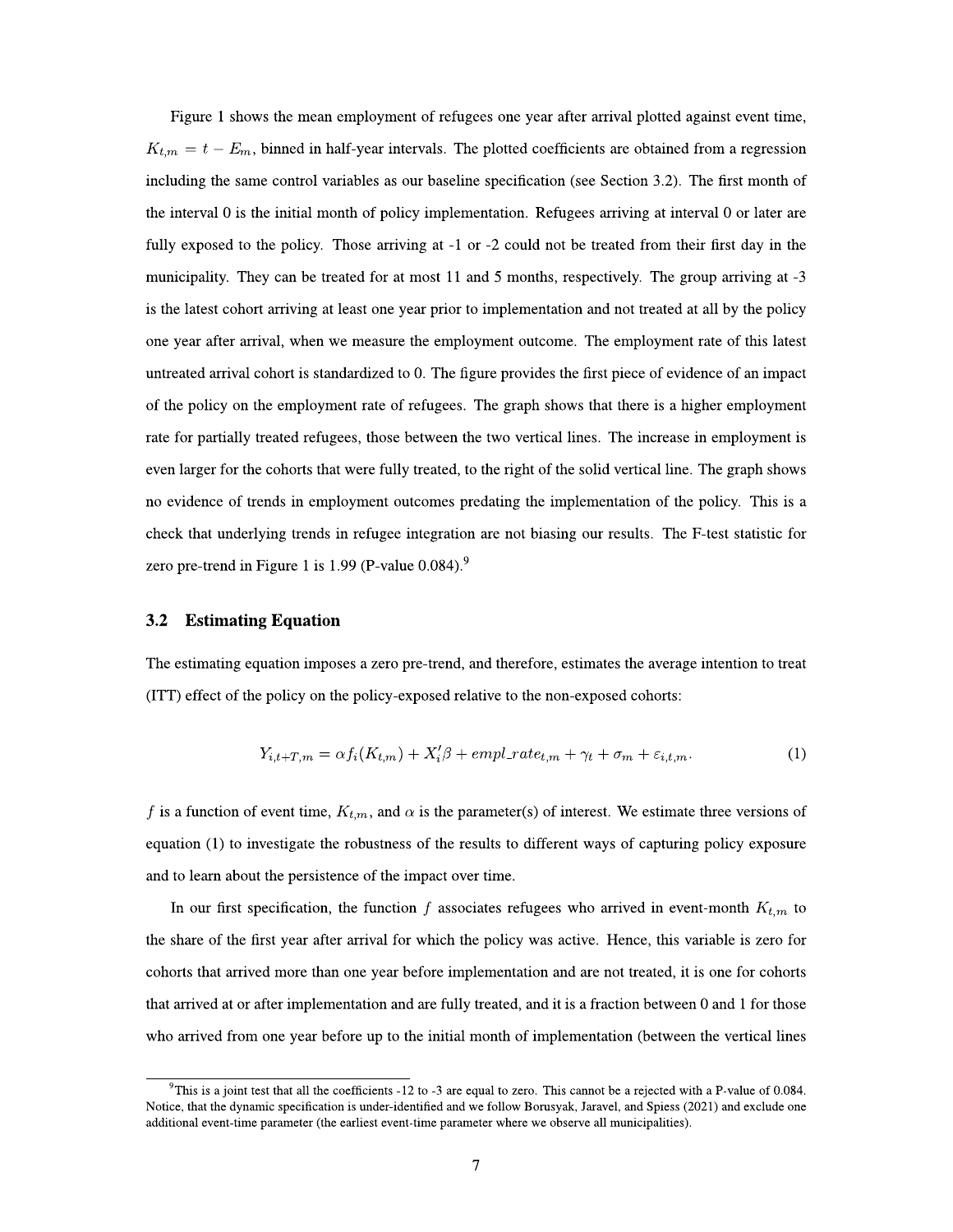in Figure 1). In a second specification, the function  $f$  consists of three dummies. One for arrival cohorts where the policy was implemented in the second semester after arrival  $(K_{m,t} = -2)$ , one where the policy was implemented in the first semester after arrival  $(K_{m,t} = -1)$ , and one for everyone arriving in or after the month of implementation ( $K_{m,t} \geq 0$ ). In the third specification, we drop the partially treated cohorts ( $K_{m,t} = -2$  and  $K_{m,t} = -1$ ) and compare fully exposed to the non-exposed using only one dummy,  $\mathbb{1}$  ( $K_{m,t} \geq 0$ ). We use the simpler third version of equation (1) to estimate the impact on outcomes after 12, 18 and 24 months to obtain evidence on the persistence of the effect. In this implementation we exclude one additional event time interval for each half year that we expand the time horizon, so that we always compare cohorts that are fully treated with those untreated at the time we measure the outcome.<sup>10</sup>

Our main outcome variable is an indicator equal to one if refugee,  $i$ , who arrived in municipality, m, in month, t, is employed at least four hours in month  $T = 12, 18, 24$  after placement,  $Y_{i,t+T,m}$ . Our alternative employment indicators exclude subsidized employment or consider probability of employment for at least 80 hours in the month, corresponding to roughly half of fulltime employment. We also measure employment in a more continuous way, as a fraction of fulltime employment. Finally we estimate the impact on the probability of being unemployed.

The control variables - also used in Figure 1 - are the following;  $X_i$  is individual characteristics, empl\_rate<sub>t,m</sub> is municipal employment rate in month t,  $\gamma_t$  is year fixed effects,  $\sigma_m$  is municipality fixed effects, and  $\varepsilon_{i,t,m}$  is an idiosyncratic zero-mean error term. The individual characteristics are; a quadratic function of age, a dummy variable to control for gender, country of origin dummies, one for asylum vs family reunified, one capturing the initial reported level of education of the refugee, and dummies for having children under ages 3 or 6.

## Data 4

The month and year of implementation of the "Industry Packages" in each municipality were made available to us by the consultancy firms involved in implementing the policy or in a few cases by the municipalities of implementation via a survey.<sup>11</sup> The other important piece of information is the date of first placement of the refugee in a municipality, which we sometimes refer to as the "arrival date". This

 $^{10}$ Section 4.4 (Figure 3) of the Online Appendix contains impact estimates up to 36 months after arrival. Estimates are imprecise and unstable after 24 months due to a sharp decline in observations.

<sup>&</sup>lt;sup>11</sup>We show that the results are robust to excluding the municipalities where information about the program is recall-data based on the survey (Figure2). Sections 1.1 and 1.2 in the Online Appendix provide detailed information about the data collection and the roll-out dates.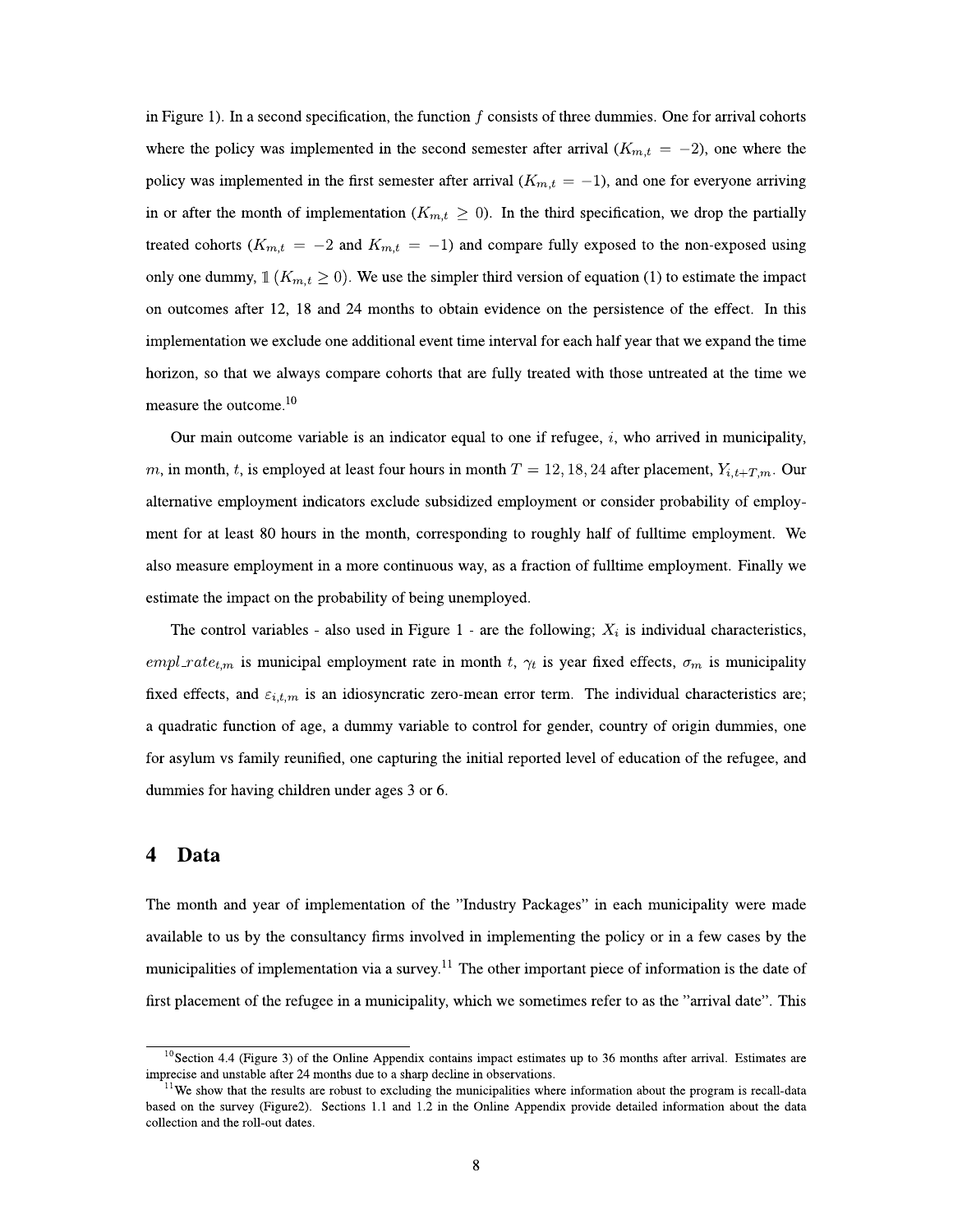is available from Danish administrative registers.

The population we draw from the registers are individuals who were granted refugee status (79) percent) or family reunification with a refugee (21 percent) and who were legally settled in a Danish municipality from January 2008 to April 2019. We restrict the sample to individuals targeted by the policy, namely those 25 to 64 years old at arrival and without a university degree.<sup>12</sup> The majority in the sample are men (63 percent) who fled the conflict in Syria (58 percent) and had only basic education at arrival (70 percent).

For outcome variables we rely on monthly register data. The primary data source stems from monthly employer-reported tax returns, which contain information on the hours, earnings and industry of employment of each individual. We supplement this with weekly information on unemployment. The detailed tax return data allow us to produce several employment measures. Our main employment variable follows ILOs definition of employment, corresponding to at least one hour in the reference week, which we translate into at least four hours in the considered month.<sup>13</sup>

### 5 **Results**

#### **Main Results** 5.1

Table 1 shows the average "intention to treat" effects of the policy one year after arrival. In the first row we show the parameter estimate on the variable measuring the share of the first 12 months since arrival during which the policy was active in the municipality. This treatment variable shows a significant impact of the policy on the employment rate of refugees. The estimate implies 5.3 percentage points higher employment rate, one year after arrival, when the policy was active for the full year than when it was not. The employment effect is slightly smaller in magnitude when we exclude subsidized employment (3.6 percentage points), or measure it as a probability of at least half of fulltime employment (80 hours) or as a share of fulltime equivalent (about 3 percentage points in both cases).

In the next three rows we split the treatment into full first year exposure  $(K_{m,t} \geq 0)$ , between 6 and 11 months exposure  $(K_{m,t} = -1)$ , between 1 and 5 months exposure  $(K_{m,t} = -2)$ . For those with at least 6 months exposure, we find significant evidence of a positive effect on the employment rate of 3.0 to 5.6 percentage points, depending on the employment definition. The higher probability of

 $12$  Highly educated refugees typically receive support to use their qualifications. Those who are 18 to 24 year old are directed to undertake education in Denmark.

 $13$  Section 2 and 3 of the Online Appendix describes the data sources, sample and variable definitions in detail and provides descriptive statistics.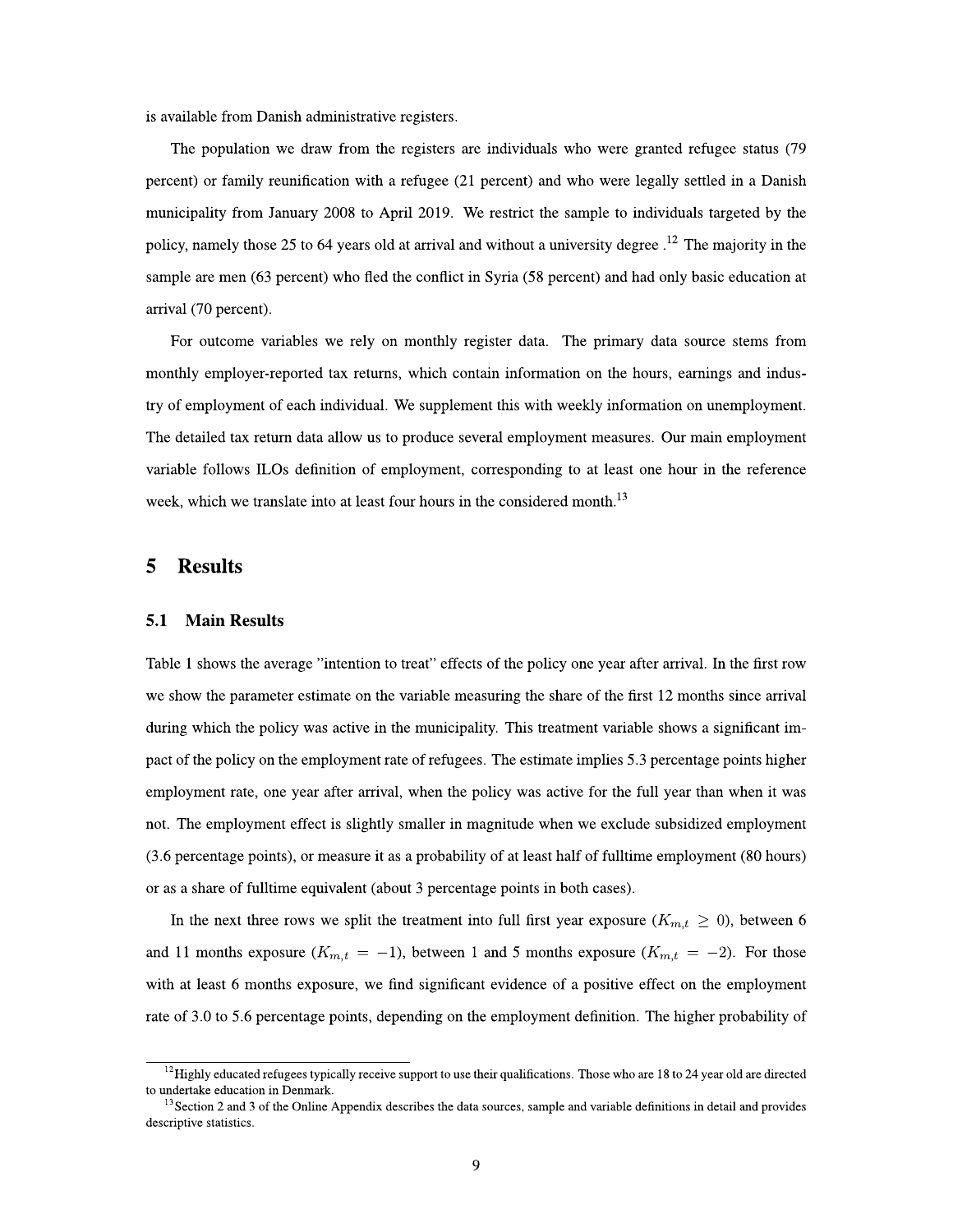employment corresponds to a similar and opposite decrease in probability of unemployment  $(-5.4 \text{ to } 10^{-12})$  $-5.8$  percentage points), suggesting that the effect stems from a higher rate of job finding rather than from a change in labor force participation. Overall these results indicate that the program was effective in connecting refugees and jobs and increasing their probability of being employed in the first year.

#### $5.2$ **Robustness and Placebo Tests**

Our results are unbiased estimates of the impact of the policy under three conditions. The robustness and placebo tests in Figure 2 address each of them and sensitivity to changes in the sample used for estimation.

First, implementation of the policy must be uncorrelated with the characteristics of refugees placed in the municipality. Figure  $2$ ) – baseline versus second estimate – shows that the coefficient of interest is unaffected by the inclusion/exclusion of the individual controls. This indicates that the implementation is uncorrelated with refugee characteristics which may be correlated with the outcome.

Second, macro trends in refugee outcomes must be sufficiently controlled for because uncontrolled macro trends correlated with the roll out of the policy lead to bias. The municipality and year fixed effects are crucial and included in all our specifications. They control for structural differences across municipalities and national trends in refugee integration. To assuage concerns that national trends could still contaminate the parameter of interest, we exclude municipalities adopting after the notable shift in Danish integration policy towards a job-first approach in July 2016 (sixth estimate). Half of the municipalities adopted after this date, but the parameter of interest is remarkably robust to this exercise. One reason is, that the number of new refugees drops sharply in year 2017 and 2018. Hence, the latest adopting municipalities carry little weight in the individual-level regressions because few refugees got placed there close to the implementation time.<sup>14</sup>

Third, the estimates are biased if implementation coincide with other labor market changes in the municipalities such as a labor demand shock. We include the local employment rate in our baseline estimate and exclude it in the third estimate in Figure 2. The two point estimates are practically identical, suggesting that differences in employment opportunities over time within municipalities are unlikely to drive our results.<sup>15</sup> Denmark has five regions as intermediate administrative level between the state and

<sup>&</sup>lt;sup>14</sup>We did a few additional checks that specific municipalities are not driving our results: The seventh estimate shows our results are robust to excluding the self-adopting municipalities ("Survey Municipalities"). The fifth estimate shows robustness to excluding the pilot municipality.

<sup>&</sup>lt;sup>15</sup>The literature on the impact of initial local conditions rely on spatial variation to identify the impact of local employment or unemployment rates. They generally find that local employment rates are more strongly related to refugee outcomes than local unemployment rates, and that the local economic conditions vary little over time within municipalities. Åslund and Rooth (2007); Damm and Rosholm (2010); Azlor, Damm, and Schultz-Nielsen (2020) experiment with fixed effects while Godøy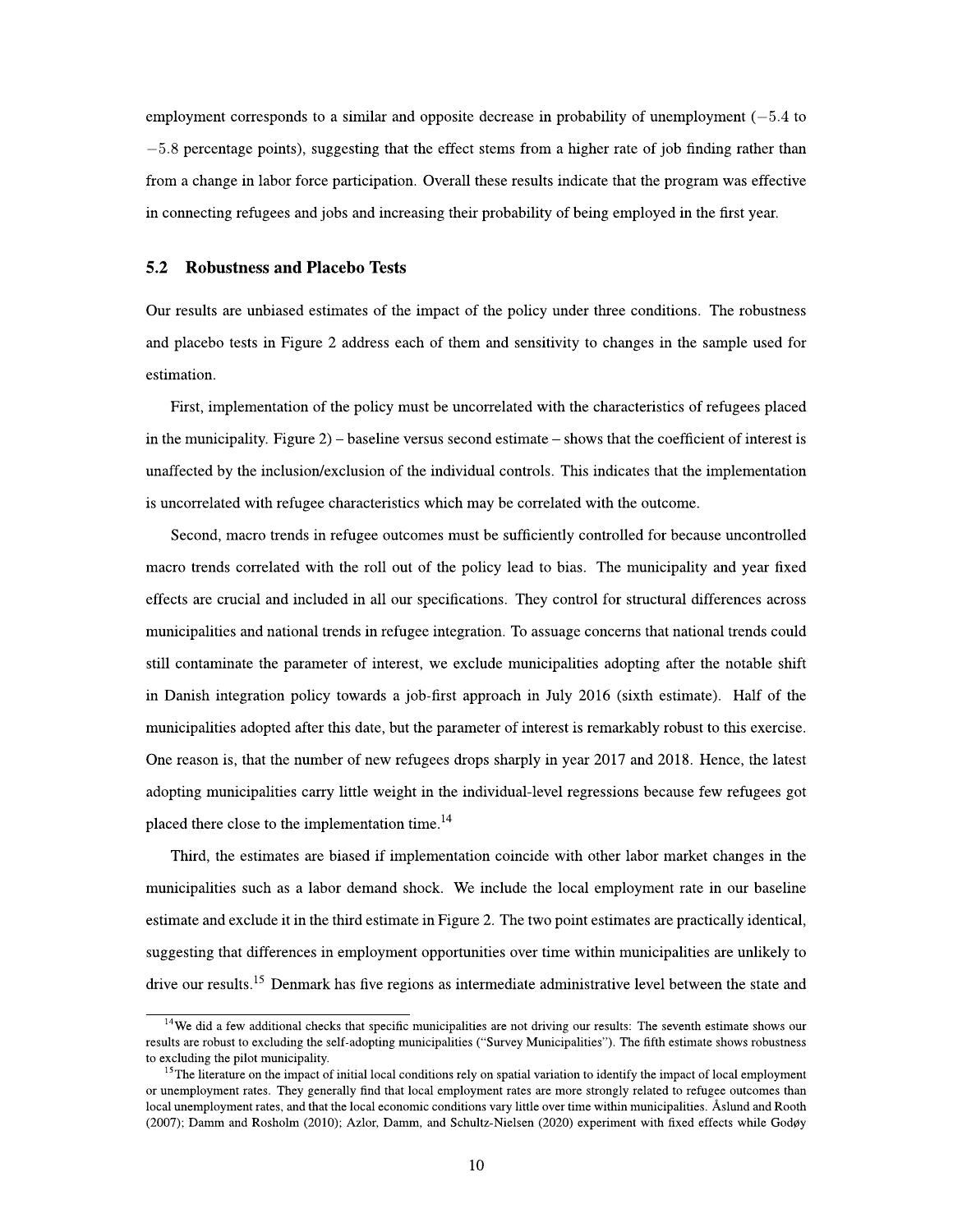the municipalities. The fourth estimate include a separate time trend for each region. As additional checks that our results are not driven by local labor demand shocks, we perform placebo tests. The small and not statistically significant effects estimated for immigrants from Eastern Europe and other source countries arriving at the same time as refugees but not eligible to the program, suggest that higher demand for immigrant labor is unlikely to to drive the positive employment effects (Panel b and c of Figure 2). Online Appendix Table 4 show that Eastern European immigrants and refugees work in similar industries and receive a similar hourly pay, and they are our preferred comparison group.<sup>16</sup> Additionally the small and not significant estimates of the employment effect on Eastern Europeans suggest that the policy did not generate negative spillover effects on that potentially competing group. The fact that the policy selected industries experiencing shortages of workers likely minimized any crowding-out on other workers.

#### **Heterogeneity, Persistence and Additional Findings** 5.3

Figure 3 shows heterogeneity of the estimates along two important dimensions. We split the employment effect by the level of human capital at arrival (Panel a) and gender (Panel b). Human capital at arrival is measured either by assignment to a Danish language training track (estimates indicated with squares) or by the self-assessed level of schooling at arrival (estimates indicated with triangles). The group denoted as "Low" are individuals with elementary schooling or less measured by the reported education or by assignment to the lowest language training track. The group denoted as "High" are either those assigned to the fast-learner language track (intended for people with some post-secondary education from abroad) or those reporting post-secondary education. The group denoted as "Medium" includes people assigned to the intermediate language training track or reporting secondary education. The graph shows that the employment effect of the policy is strongest for group with the highest education among those eligible for the policy (university graduates were not included in the policy), while we find no effect for the low human capital group. This indicates that the policy was more likely to help individuals on the margin of finding a job, likely those with higher schooling. Panel b of Figure 3 shows that the whole impact of the policy is on men. Due to cultural/historical reasons refugee women likely have less labor market experience and are farther from being employable than refugee men.<sup>17</sup>

<sup>(2017)</sup> sees the effect of the initial employment rate disappears when employment rate in the year of observation is included.

<sup>&</sup>lt;sup>16</sup>Non-refugee immigrants from other source countries are a more heterogeneous group, and we find that their placebo impact estimates are more sensitive to the inclusion of control variables suggesting that their composition could change over time in adopting municipalities.

 $17$  Since we estimate an intention to treat effect, we cannot rule out that the lack of an effect for women and individuals with little human capital at arrival is partly due to lower participation in the treatment for these groups.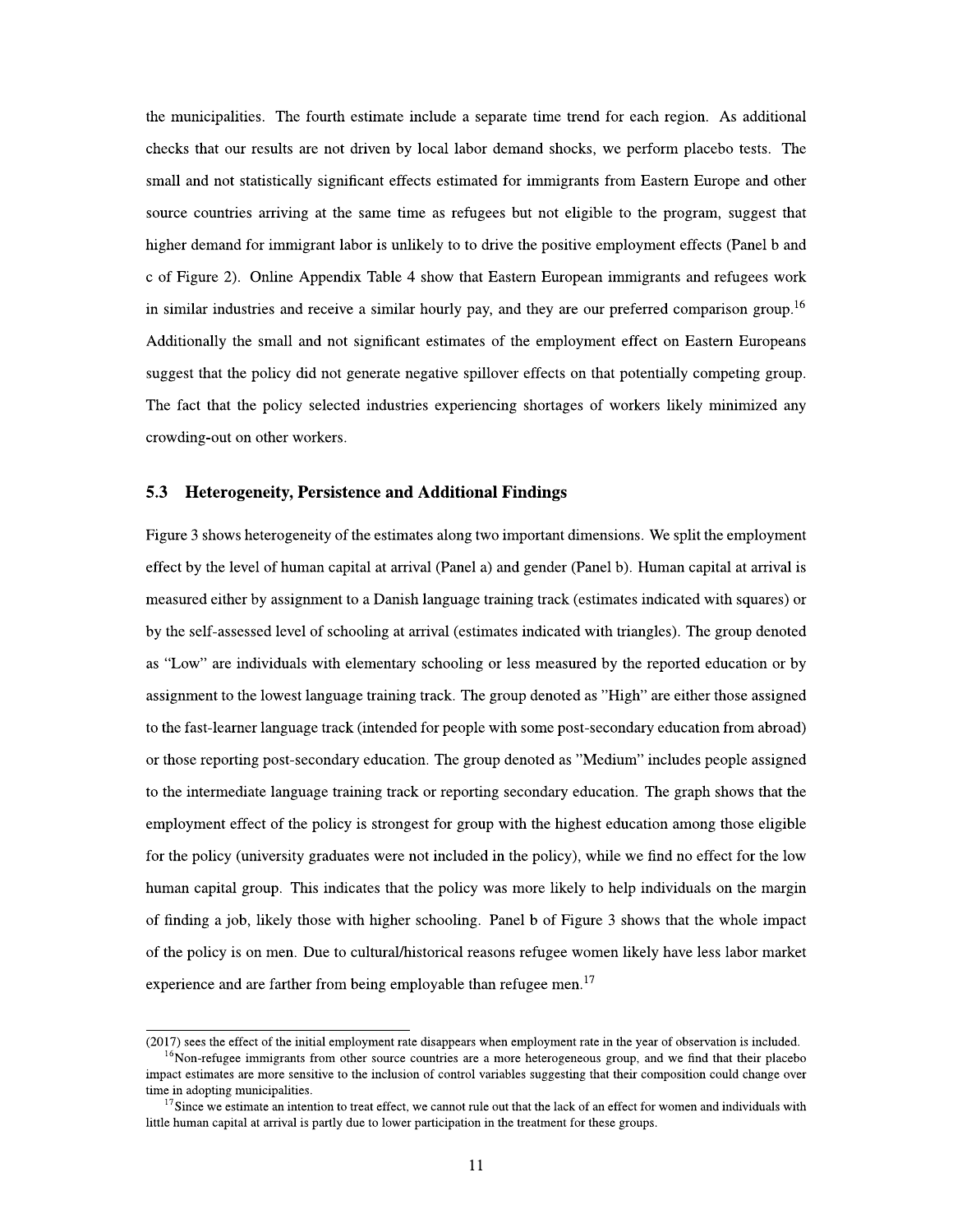Figure 4 is based on the third version of equation  $(1)$ , where we compare cohorts who could participate from arrival to cohorts that arrived too early to participate at all in the program when the employment outcome was measured. It shows the effects on employment rate 12 months (Panel a), 18 months (Panel b) and 24 months (Panel c) after arrival. We see a gain by 5-6 percentage points in the first 1-1.5 years after arrival (baseline estimate in Panel a and b) and a larger and statistically significant effect equal to 10 percentage points after 2 years (baseline estimate in Panel c). As the employment rate is also growing with time since arrival, the impact is roughly constant as a percentage of the sample mean. Some caution is needed when interpreting the estimated impact beyond the first year, since the number of observations is smaller, as we need to drop a larger number of "partially treated" cohorts and those who are not observed 2 years after arrival. Part of the difference in estimates between Panel c and Panel a can be due to the different sample.

Panel b of Figure 4 shows that the employment effect is smaller and more noisy 12-18 months after arrival when we exclude subsidized employment (fourth estimate). However Panel c shows a significant effect on this variable after 24 months. The fifth to seventh estimate of panel b and c provides additional results. We see a significant effect on the share who worked at least 80 hours in the past month and a significant increase in employment measured in fulltime equivalents. The effect on unemployment is generally more noisy, but the point estimates are similar to negative of the employment effect and to what reported in Table 1. These findings suggest that the policy helped refugee find employment and the effect lasted for at least 2 years.

### **Concluding Remarks** 6

This article provides evidence that an integration policy helping refugees to match with jobs experiencing shortages of labor can raise their employment early on. The policy was particularly effective for male refugees and refugees with intermediate levels of education. We find suggestive evidence that it did not have an impact on crowding out other immigrants' employment probability. Such an approach could be the basis for economically successful and politically acceptable integration policies for immigrants in developed countries.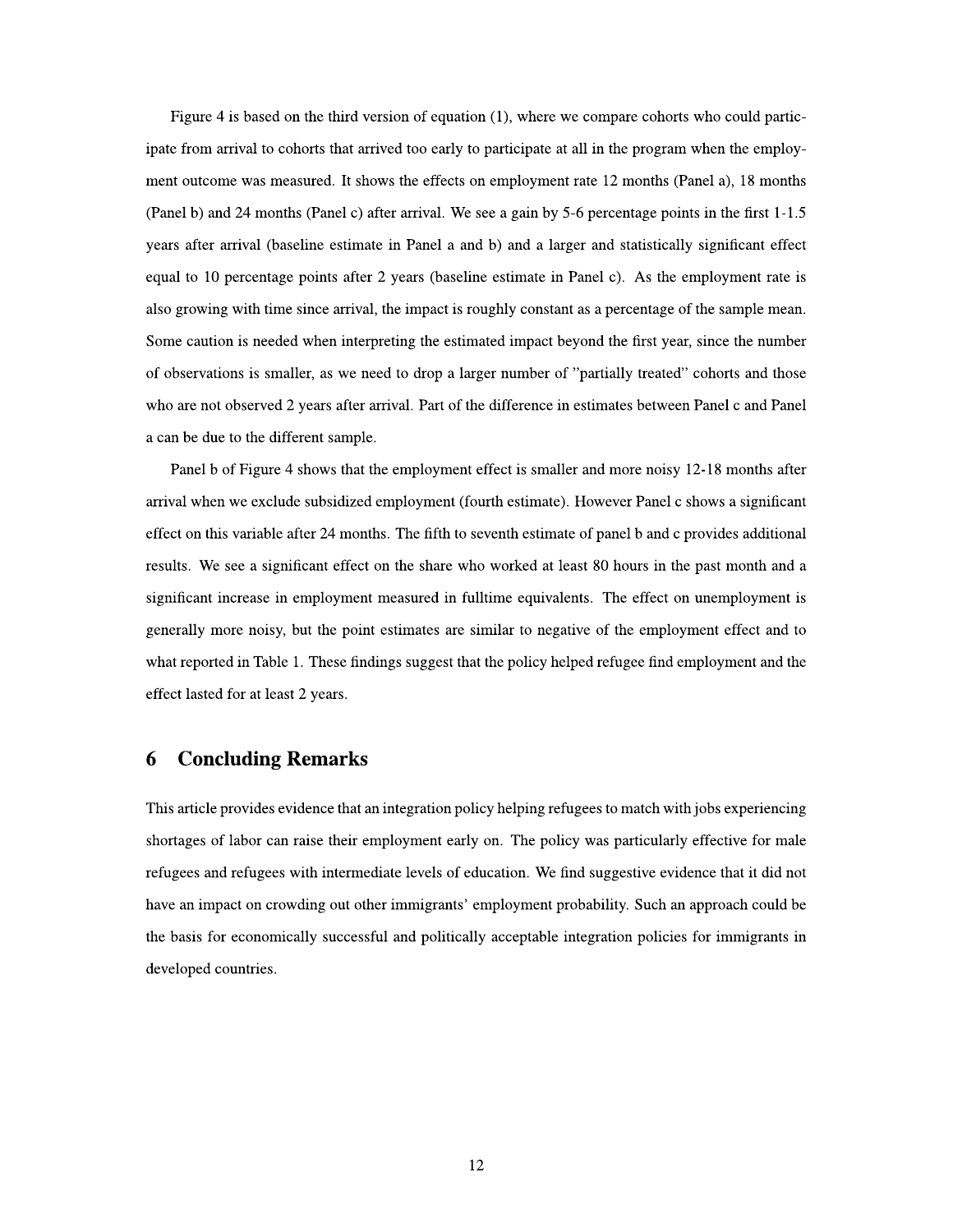



Notes: The plotted estimates are the conditional mean employment one year after placement by half-year bins of event time and relative to event time -3, using the same controls as in our baseline specification (equation 1), and 95-percent confidence intervals.

|                                       | Main,<br>4 Hours<br>(1)          | Excl. Wage<br>subsidies<br>(2)   | 80 Hours<br>(3)                | Share of<br>Fulltime<br>(4)     | Unemployment<br>(5)              |
|---------------------------------------|----------------------------------|----------------------------------|--------------------------------|---------------------------------|----------------------------------|
| Share of first year                   | $0.053**$<br>(0.020)             | $0.036**$<br>(0.017)             | $0.030*$<br>(0.015)            | $0.031**$<br>(0.014)            | $-0.047*$<br>(0.023)             |
| $1(K_{-}m, t=-2)$                     | $0.023*$<br>(0.012)              | 0.015<br>(0.011)                 | 0.003<br>(0.009)               | 0.009<br>(0.009)                | $-0.019$<br>(0.014)              |
| $1(K_{-}m, t=-1)$                     | $0.055***$                       | $0.034**$                        | $0.030**$                      | $0.033**$                       | $-0.054***$                      |
| $\mathbb{1}(K_{\mathbb{1}}m,t\geq 0)$ | (0.017)<br>$0.056***$<br>(0.019) | (0.016)<br>$0.041***$<br>(0.013) | (0.013)<br>$0.034*$<br>(0.017) | (0.012)<br>$0.037**$<br>(0.016) | (0.014)<br>$-0.058**$<br>(0.026) |
| Mean (Dep.)                           | 0.09                             | 0.07                             | 0.06                           | 0.06                            | 0.88                             |
| Observations                          | 8205                             | 8205                             | 8205                           | 8205                            | 8205                             |
| <b>Individual Controls</b>            | X                                | X                                | X                              | X                               | X                                |
| <b>Municipality FE</b>                | X                                | X                                | X                              | X                               | X                                |
| Year FE                               | X                                | X                                | X                              | X                               | X                                |
| Employed-to-Population                | X                                | X                                | X                              | X                               | X                                |

Table 1: The Effect On Employment One Year After Placement

*Notes:* \*  $p < 0.10$ , \*\*  $p < 0.05$ , \*\*\*  $p < 0.01$ . Each column contains two separate regressions based on equation (1) and shows the parameter(s) of interest  $(\alpha)$  and the standard error(s) in parentheses. Each column shows a different employment measure or unemployment.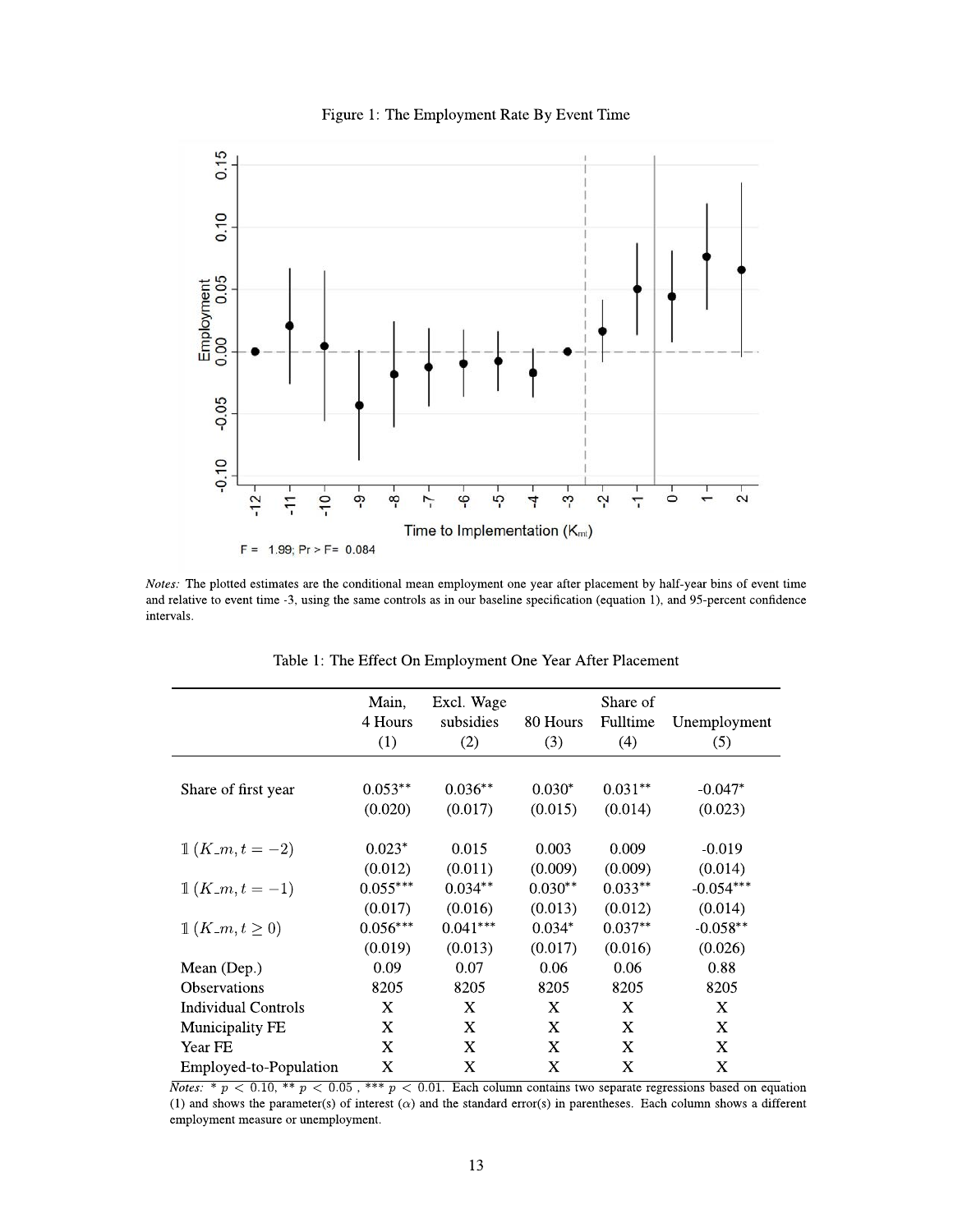Figure 2: Robustness and Placebo Tests



*Notes:* The figure shows estimates of  $\alpha$  and 95-percent confidence intervals based on the share specification of equation (1).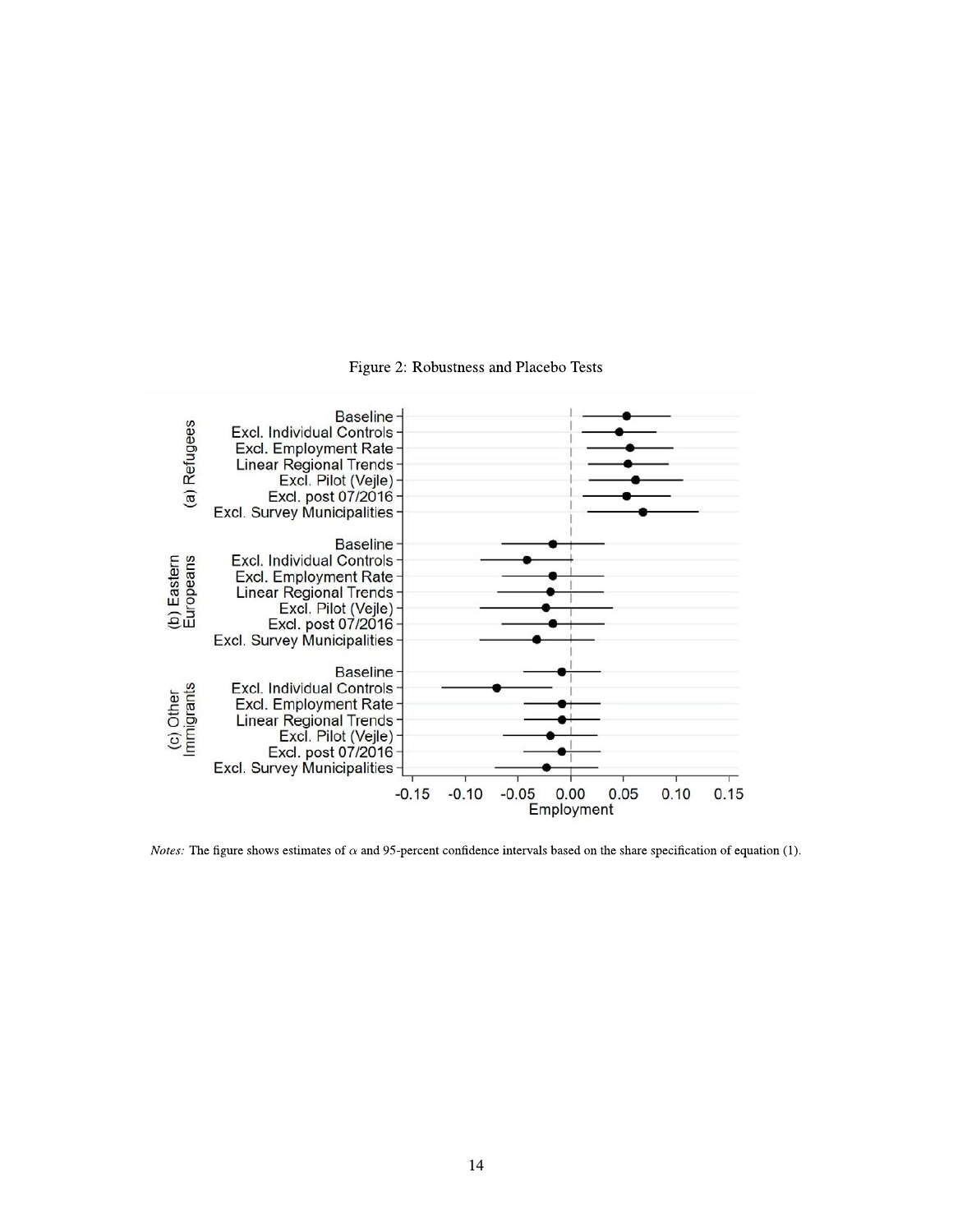## Figure 3: Heterogeneous Effects



*Notes:* The figure shows estimates of  $\alpha$  and 95-percent confidence intervals based on the share-specification of equation (1). Initial human capital is categorized into low, medium or high based on assignment to Danish language training track 1, 2 or 3 and level of education from abroad. Danish 1 is intended for individuals with only basic schooling (and those who do not know the Latin alphabet). Basic schooling is the lowest education category. Danish 3 is the fast learner track and Danish 2 the intermediate track. Danish 3 is intended for individuals with post-secondary education which corresponds to the highest education level.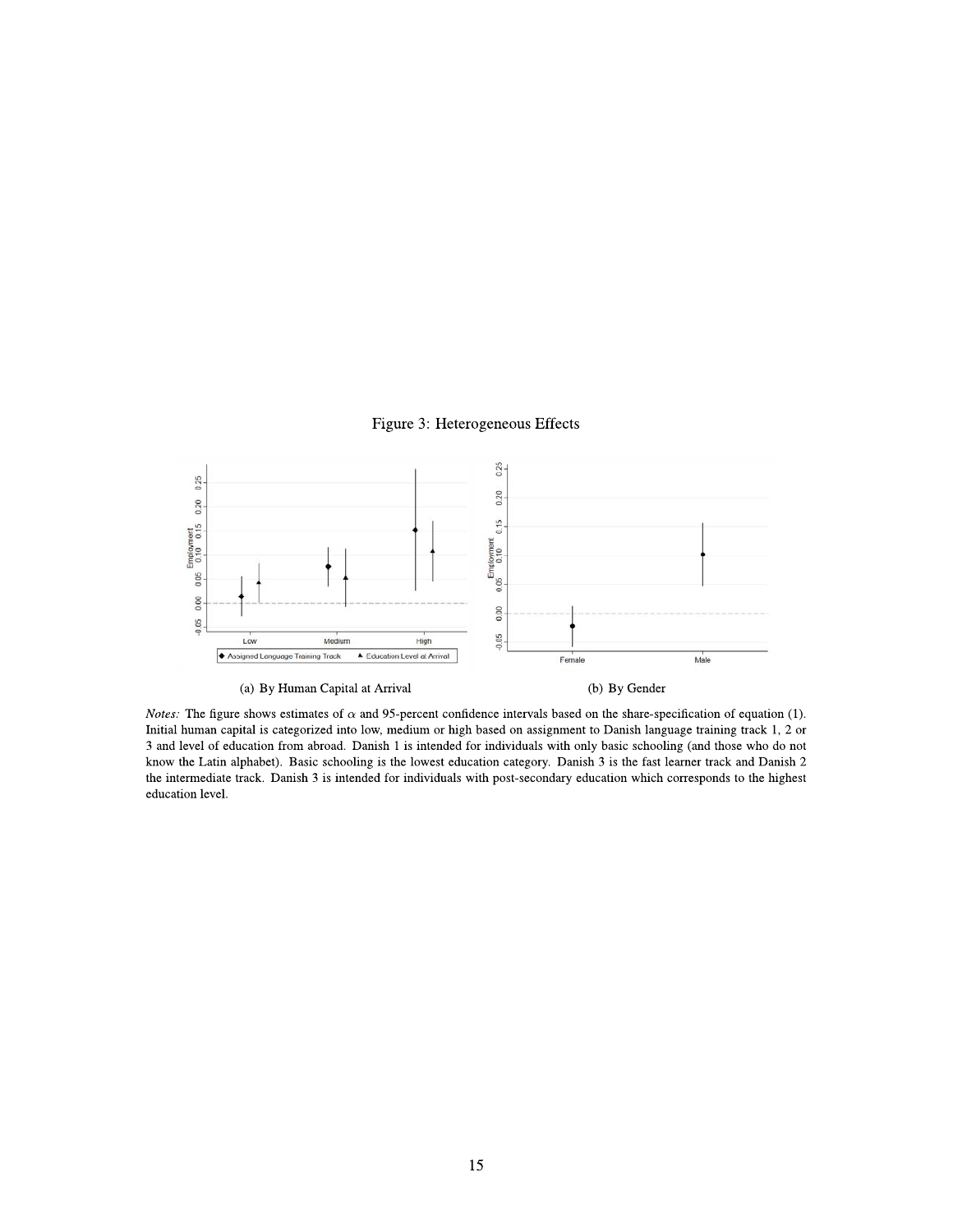

## Figure 4: Impact Over Time

*Notes:* The figure shows estimates of  $\alpha$  and 95-percent confidence intervals based on the dummy-specification of equation (1) excluding cohorts who could not be treated from arrival. Hence, event time  $K_{m,t} = -2$  and  $K_{m,t} = -1$  are when the outcome is measured after 12 months and one additional event-time parameter is excluded for each additional semester the time horizon is extended. The regressions after 2 years (24 months), therefore, exclude observations towards the end of the sample period that cannot be observed for 24 months because the panel ends and observations with event times  $t = \{-4, -3 - 2, -1\}$ .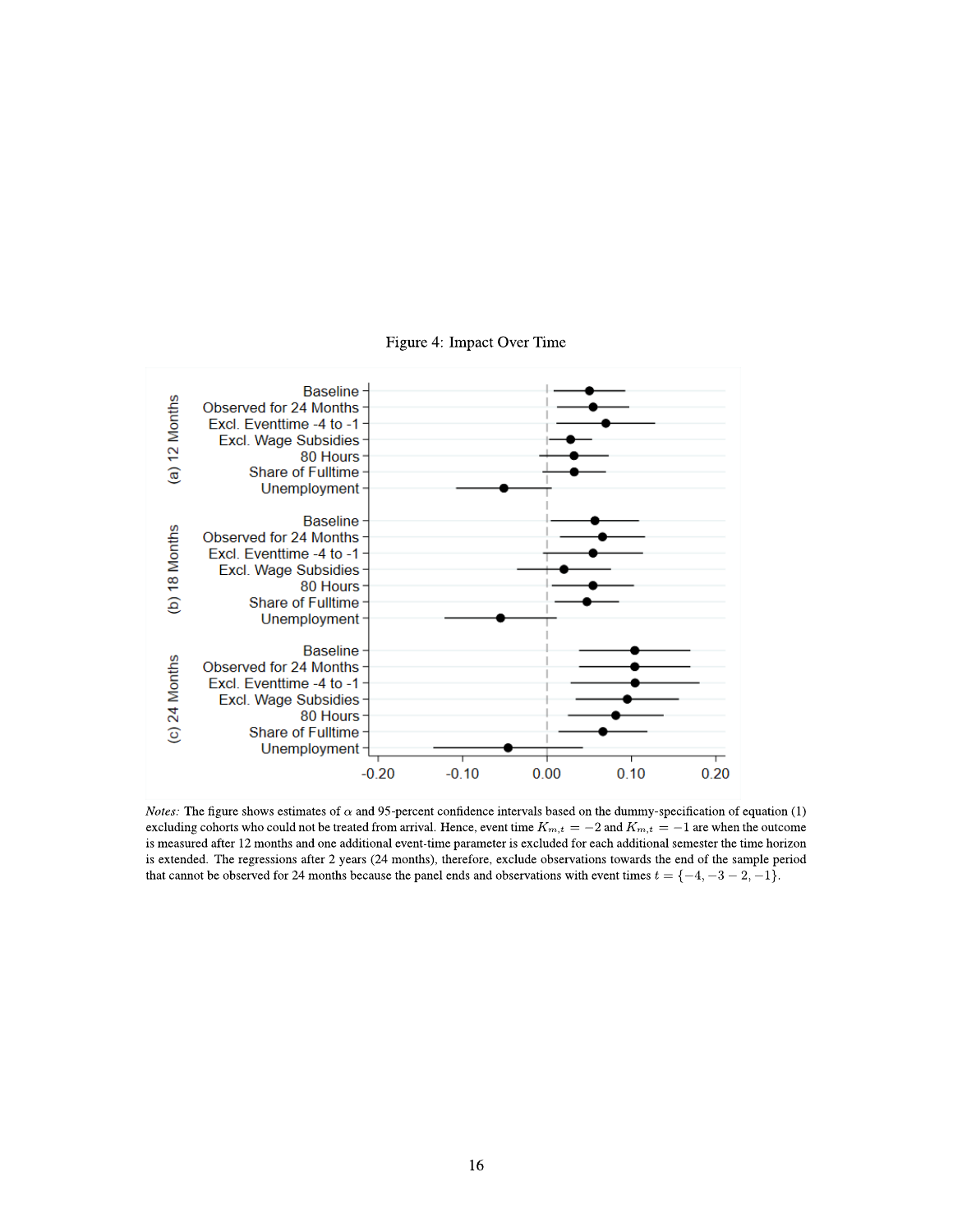# **References**

Acemoglu, Daron and Pascual Restrepo. 2017. "Secular Stagnation? The Effect of Aging on Economic Growth in the Age of Automation." American Economic Review 107 (5):174-79. URL https: //www.aeaweb.org/articles?id=10.1257/aer.p20171101.

- 2022. "Demographics and Automation." The Review of Economic Studies 89:1-44.

- Aksoy, Cevat Giray, Panu Poutvaara, and Felicitas Schikora. 2020. "First Time around: Local Conditions and Multi-Dimensional Integration of Refugees." Iza discussion papers, Institute of Labor Economics  $(IZA).$
- Arendt, Jacob Nielsen. 2020. "Labor Market Effects of a Work-First Policy for Refugees." Journal of Population Economics.
- Arendt, Jacob Nielsen, Iben Bolvig, Mette Foged, Linea Hasager, and Giovanni Peri. 2020. "Integrating Refugees: Language Training or Work-First Incentives?" National Bureau of Economic Research Working Paper No. 26834.
- Autor, David and David Dorn. 2009. "This Job Is "Getting Old": Measuring Changes in Job Opportunities Using Occupational Age Structure." American Economic Review 99 (2):45-51. URL https://www.aeaweb.org/articles?id=10.1257/aer.99.2.45.
- Autor, David H. 2015. "Why Are There Still So Many Jobs? The History and Future of Workplace Automation." Journal of Economic Perspectives 29 (3):3-30. URL https://www.aeaweb. org/articles?id=10.1257/jep.29.3.3.
- -. 2019. "Work of the Past, Work of the Future." AEA Papers and Proceedings 109:1-32. URL https://www.aeaweb.org/articles?id=10.1257/pandp.20191110.
- Azlor, Luz, Anna Piil Damm, and Marie Louise Schultz-Nielsen. 2020. "Local Labor Demand and Immigrant Employment." Labour Economics 63 (101808).
- Borusyak, Kirill, Xavier Jaravel, and Jan Spiess. 2021. "Revisiting Event Study Designs: Robust and Efficient Estimation." Available at https://arxiv.org/abs/2108.12419.
- Brell, Courtney, Christian Dustmann, and Ian Preston. 2020. "The Labor Market Integration of Refugee Migrants in High-Income Countries." Journal of Economic Perspectives 34 (1):94-121.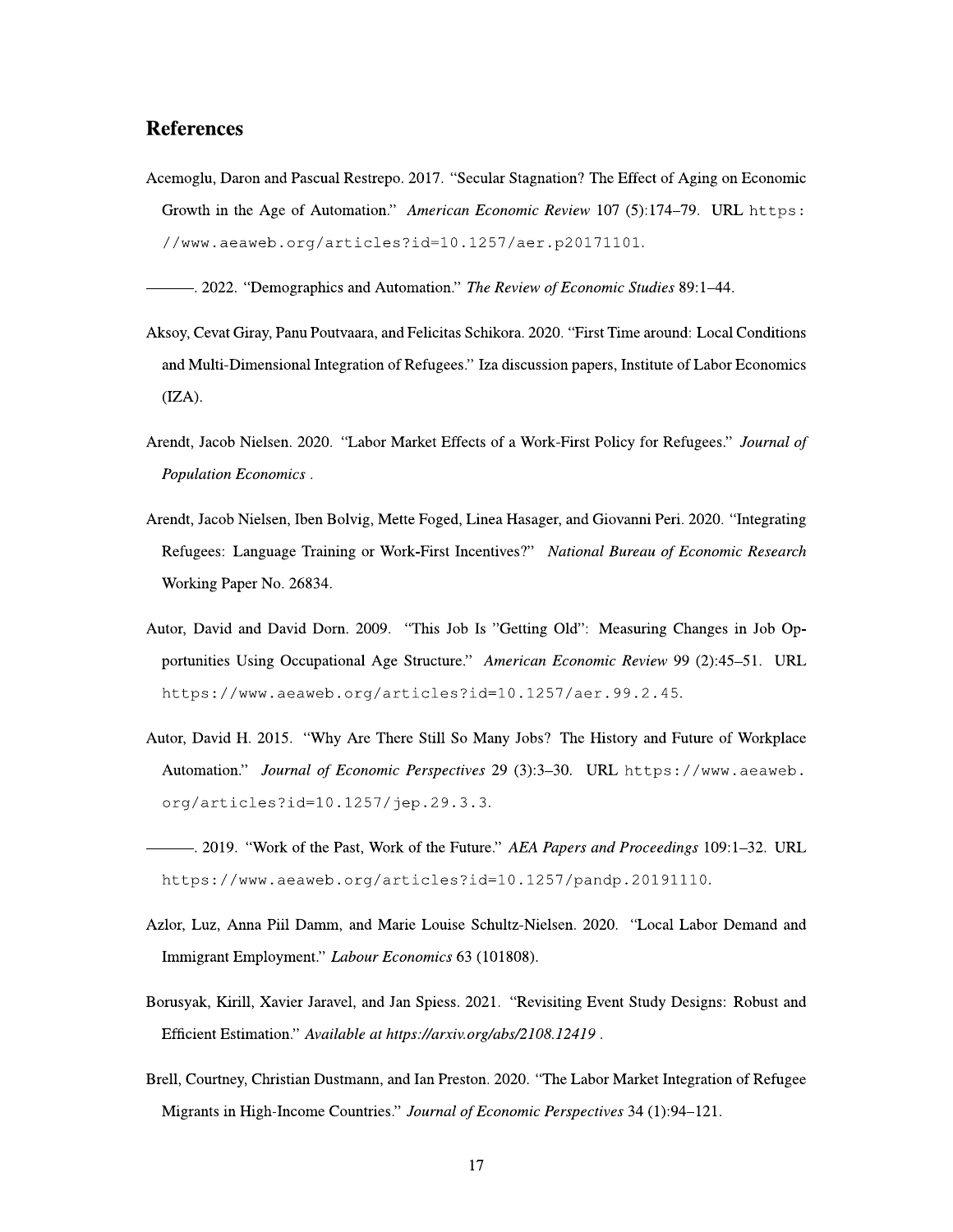- Card, David, Jochen Kluve, and Andrea Weber. 2018. "Active Labor Market Program Evaluations: A Meta-Analysis." The Economic Journal 120 (November):894-931.
- Clemens, Michael A., Ethan G. Lewis, and Hannah M. Postel. 2018. "Immigration Restrictions as Active Labor Market Policy: Evidence from the Mexican Bracero Exclusion." American Economic Review 108 (6):1468-87. URL https://www.aeaweb.org/articles?id=10.1257/aer. 20170765.
- Damm, Anna Piil and Michael Rosholm. 2010. "Employment effects of spatial dispersal of refugees." Review of Economics of the Household 8 (1):105-146.
- Dustmann, Christian, Francesco Fasani, Tommaso Frattini, Luigi Minale, and Uta Schönberg. 2017. "On the Economics and Politics of Refugee Migration." Economic Policy 32 (91):497-550.
- Godøy, Anna. 2017. "Local labor markets and earnings of refugee immigrants." Empirical Economics  $52(1):31-58.$
- Goos, Maarten, Alan Manning, and Anna Salomons. 2014. "Explaining Job Polarization: Routine-Biased Technological Change and Offshoring." American Economic Review 104 (8):2509-26. URL https://www.aeaweb.org/articles?id=10.1257/aer.104.8.2509.
- Heller, Blake and Kirsten Slungaard Mumma. 2020. "Immigrant Integration in the United States: The Role of Adult English Language Training." Anneberg Institute EdWorkingPaper No. 20-288.
- Katz, Lawrence F, Jonathan Roth, Richard Hendra, and Kelsey Schaberg. 2022. "Why Do Sectoral Employment Programs Work? Lessons from WorkAdvance." Journal of Labor Economics forthcoming.
- Lochmann, Alexia, Hillel Rapoport, and Biagio Speciale. 2019. "The Effect of Language Training on Immigrants' Economic Integration: Empirical Evidence from France." European Economic Review 113:165-296.
- Martin, Philip and Martin Ruhs. 2011. "Labor Shortages and U.S. Immigration Reform: Promises and Perils of an Independent Commission." *International Migration Review* 45 (1):174–187. URL http://www.jstor.org/stable/23016193.
- OECD. 2012. "Looking to 2060: Long-term Global Growth Prospects." URL https://www.oecd. org/economy/2060%20policy%20paper%20FINAL.pdf.